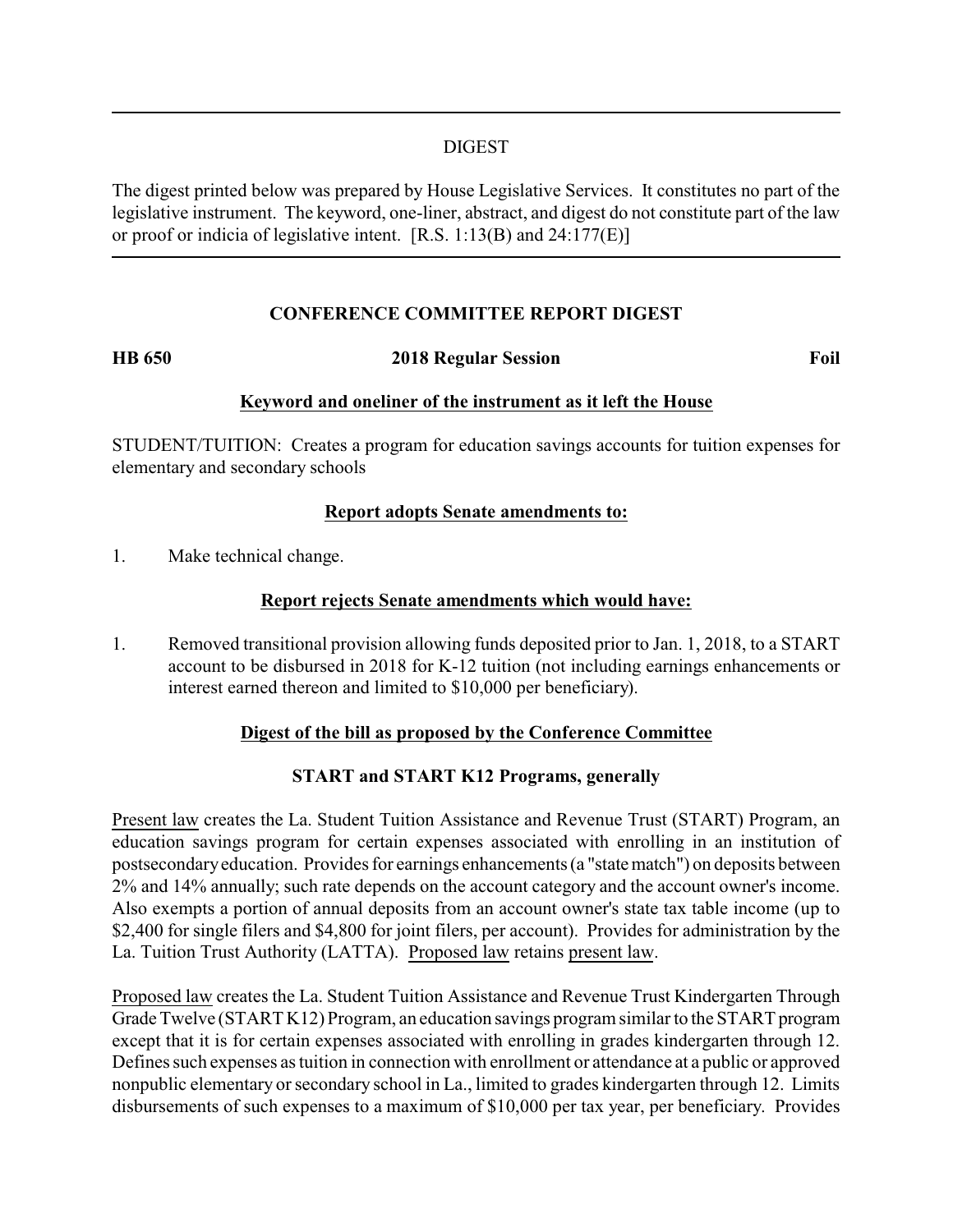for administration by LATTA. Does not provide a state match or for exemption of a portion of annual deposits from an account owner's state tax table income. (Legislation regarding tax exemptions during a Regular Session during an even-numbered year is prohibited by present constitution.) Prohibits a transfer or rollover from a START account to a START K12 account.

# **Louisiana Education Tuition and Savings Plan and Fund**

Present law establishes in the state treasury as a special permanent fund the La. Education Tuition and Savings Fund, known as the "Tuition and Savings Fund". Provides for separate accounts for the START Program and for another education savings program authorized by present law. Provides that the legislature shall make yearly appropriations from the respective account to the LATTA for present law purposes.

Proposed law provides that the START Program account shall also be for the START K12 program and that appropriations to LATTA shall also be made for purposes of the START K12 program.

# **Abandoned property**

Present law provides that property is presumed abandoned if it is unclaimed by the apparent owner during the time set forth in present law for the particular property. Proposed law adds that unclaimed funds in a START K12 account during any five-year period subsequent to the beneficiary's 20th birthday shall be presumed abandoned.

# **Payroll withholdings**

Present law authorizes any employee of the state or a political subdivision in the state to authorize his employer to withhold from his salary amounts for deposit into a START account. Proposed law also grants such employees this authority relative to salarywithholdings for deposits to START K12 accounts.

# **Public records**

Present law provides a public records exception for all LATTA records indicating the identity of owners and beneficiaries of START education savings accounts and the amounts used or refunded under an account owner's agreement. Proposed law provides an additional public records exception for all such records relative to START K12 accounts.

# **Dept. of Revenue records**

Present law provides that except as otherwise provided by present law, the records and files of the secretaryof the Dept. of Revenue are confidential and privileged. Present law allows the department to furnish a taxpayer's reported federal adjusted gross income to the La. Office of Student Financial Assistance (LOSFA) for purposes of administering the START program and the Taylor Opportunity Program for Students (TOPS). Proposed law also allows this for purposes of determining a beneficiary's eligibility for participation in the START K12 program.